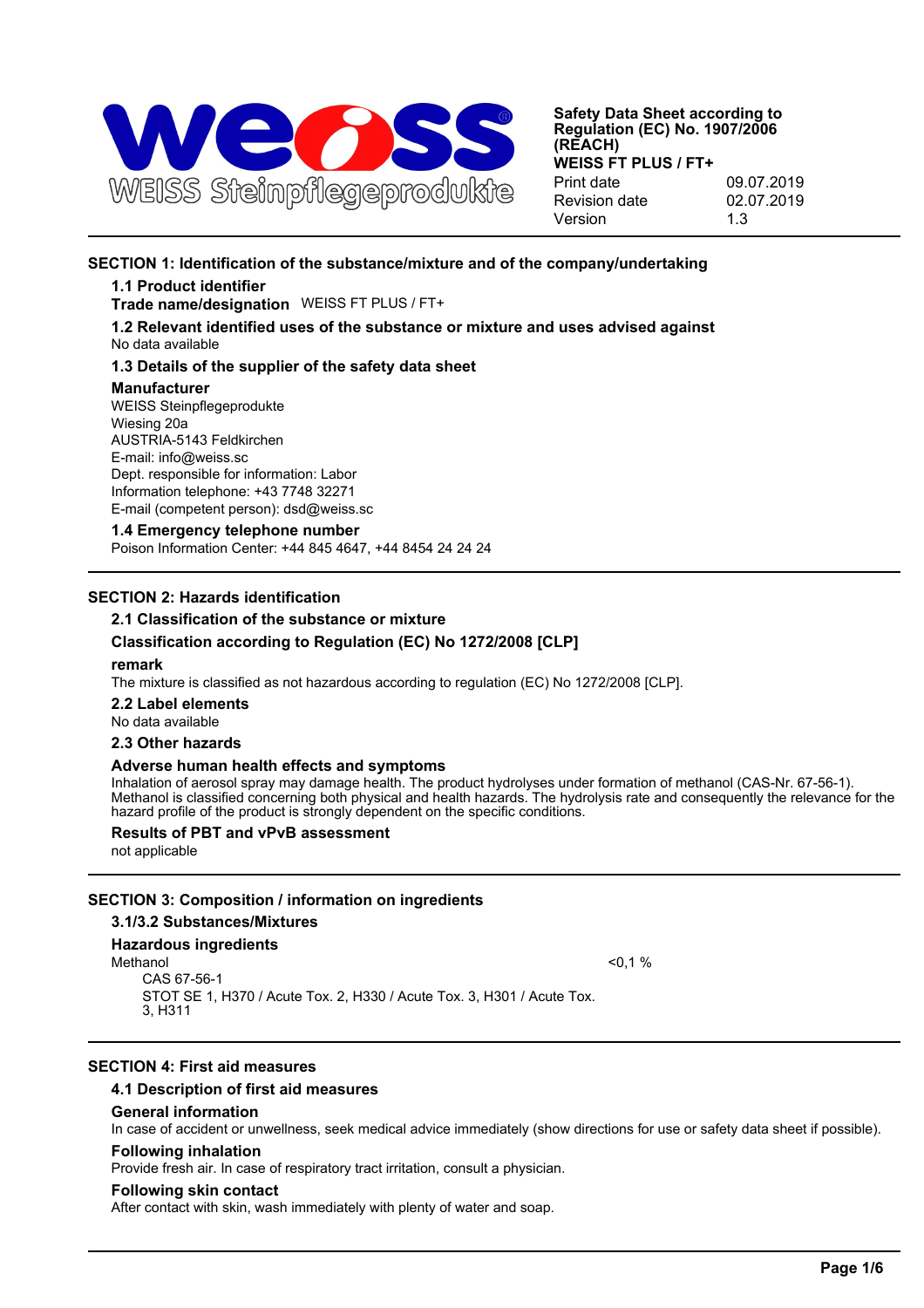

## **After eye contact**

In case of contact with eyes flush immediately with plenty of flowing water for 10 to 15 minutes holding eyelids apart and consult an ophthalmologist.

### **After ingestion**

Let water be drunken in little sips (dilution effect). Rinse mouth thoroughly with water.

# **4.2 Most important symptoms and effects, both acute and delayed**

No data available

## **4.3 Indication of any immediate medical attention and special treatment needed**

### **Notes for the doctor**

Methanol (CAS 67-56-1) is readily and rapidly absorbed at all exposure routes and is toxic by all routes. Methanol may cause irritation of the mucosa, as well as nausea, vomiting, headaches, vertigo and visual disorders, including blindness (irreversible damage to the optic nerve), acidosis, spasms, narcosis and coma. There may be a delay in the onset of these effects after exposure. Further toxicology information in section 11 must be observed.

## **SECTION 5: Firefighting measures**

## **5.1 Extinguishing media**

### **Suitable extinguishing media**

Extinguishing powder Sand

**Water** 

#### **5.2 Special hazards arising from the substance or mixture** No data available

## **5.3 Advice for firefighters**

## **Special protective equipment for firefighters**

In case of fire: Wear self-contained breathing apparatus.

## **SECTION 6: Accidental release measures**

## **6.1 Personal precautions, protective equipment and emergency procedures**

## **For non-emergency personnel**

## **Emergency procedures**

Remove persons to safety.

## **Personal precautions**

Use personal protection equipment.

## **For emergency responders**

**Personal protection equipment** Use appropriate respiratory protection. Wear breathing apparatus if exposed to vapours/dusts/aerosols.

## **6.2 Environmental precautions**

Do not allow to enter into surface water or drains.

## **6.3 Methods and material for containment and cleaning up**

#### **For containment**

## **Suitable material for taking up**

Sand Universal binder Sawdust

## **For cleaning up**

**Unsuitable material for diluting or neutralising** Water

## **6.4 Reference to other sections**

Personal protection equipment: see section 8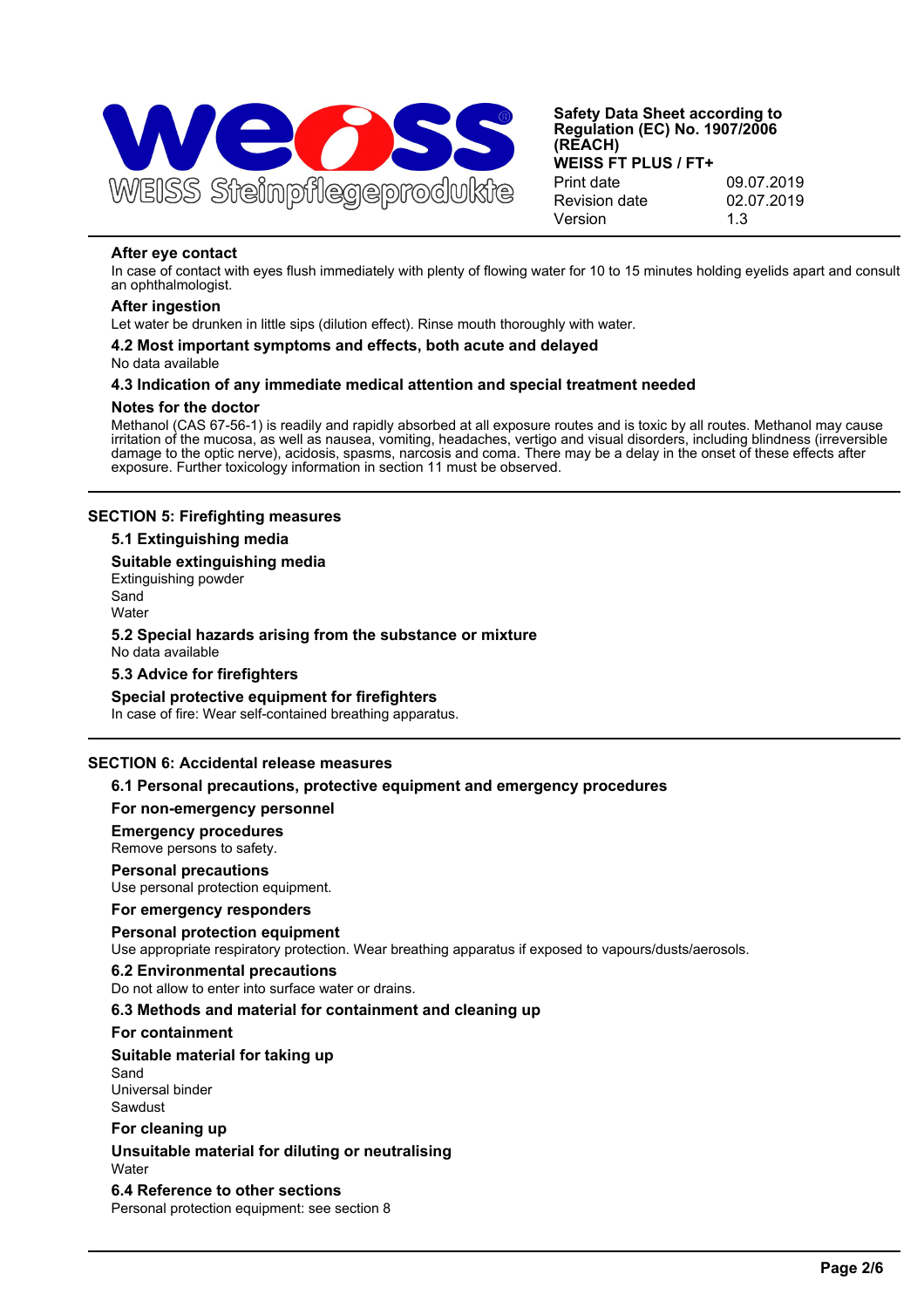

Safe handling: see section 7 Disposal: see section 13

## **SECTION 7: Handling and storage**

## **7.1 Precautions for safe handling**

### **Advices on general occupational hygiene**

When using do not eat, drink, smoke, sniff. Work in well-ventilated zones or use proper respiratory protection. Wash hands before breaks and after work. Avoid contact with skin, eyes and clothes.

#### **Protective measures**

#### **Advices on safe handling**

Use only in well-ventilated areas.

### **7.2 Conditions for safe storage, including any incompatibilities**

#### **Requirements for storage rooms and vessels**

Keep container tightly closed.

#### **Further information on storage conditions**

Keep locked up and out of reach of children. Keep only in the original container in a cool, well-ventilated place.

#### **storage temperature**

**Value** >5 - <40 °C

#### **7.3 Specific end use(s)** No data available

## **SECTION 8: Exposure controls/personal protection**

#### **8.1 Control parameters**

## **Occupational exposure limit values**

| CAS No. | Substance name | . TV                            | STV                  | remark                                                                                                      |
|---------|----------------|---------------------------------|----------------------|-------------------------------------------------------------------------------------------------------------|
| 67-56-1 | Methanol       | $266 \,\mathrm{mq/m^3}$ 200 ppm | 333 mg/m $3$ 250 ppm |                                                                                                             |
| 67-56-1 | Methanol       | $260 \text{ mg/m}^3$ 200 ppm    |                      | Great Britain (UK)<br>Bold-type: Indicative<br>Occupational Exposure Limit<br>Values [2,3] and Limit Values |

European Union

~

for Occupational Exposure [4]

LTV = long-term occupational exposure limit value STV = short-term occupational exposure limit value source: GESTIS International Limit Values (http://limitvalue.ifa.dguv.de/) Monitoring and observation processes: GESTIS Analytical Methods (http://amcaw.ifa.dguv.de/)

## **8.2 Exposure controls**

## **Personal protection equipment**

### **Eye/face protection**

### **Suitable eye protection** Eye glasses

## **Skin protection**

#### **Suitable gloves type** Disposable gloves

#### **Suitable material**

Butyl caoutchouc (butyl rubber) FKM (fluoro rubber) NBR (Nitrile rubber)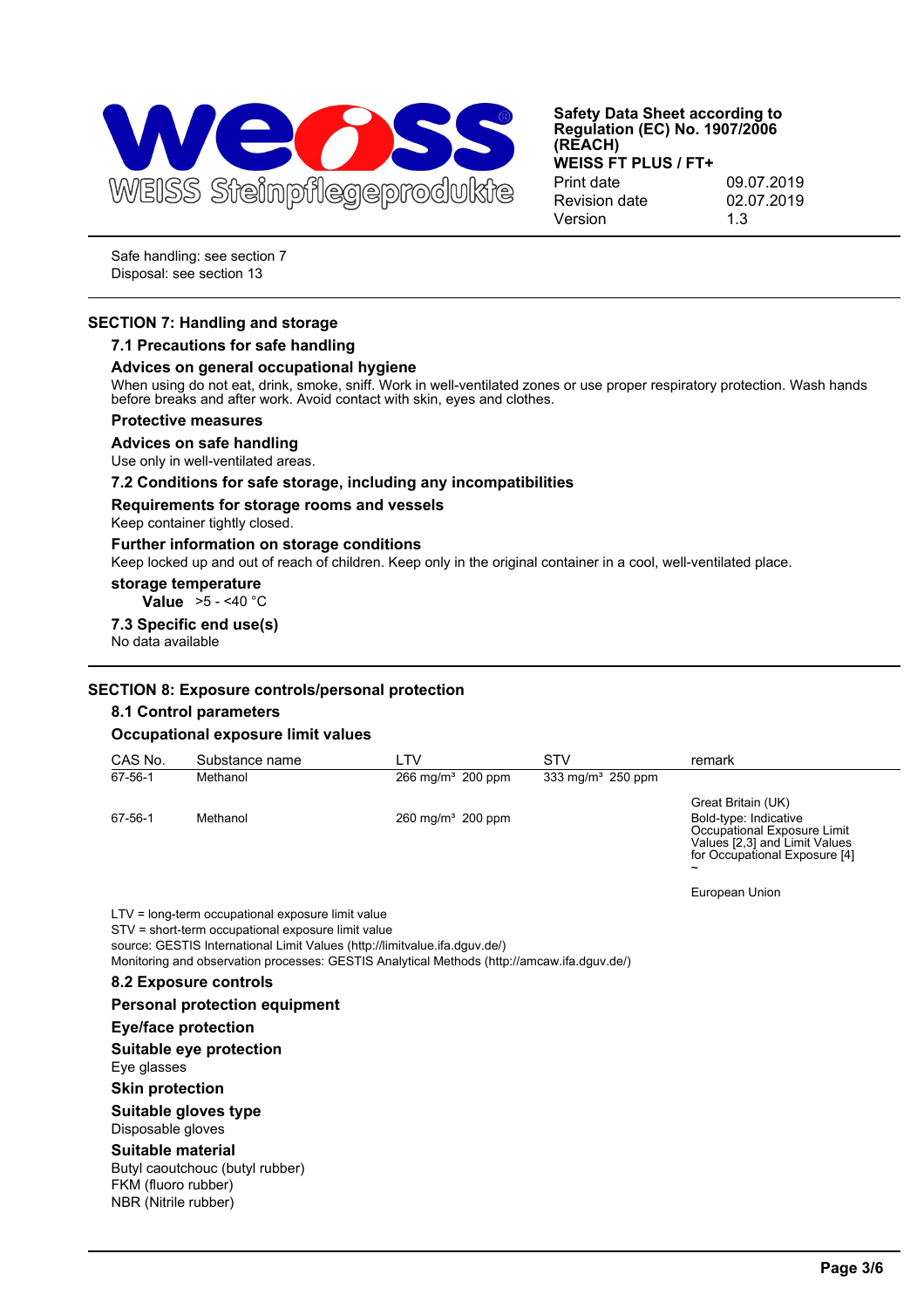

### **remark**

The quality of the protective gloves resistant to chemicals must be chosen as a function of the specific working place concentration and quantity of hazardous substances. Breakthrough times and swelling properties of the material must be taken into consideration.

## **SECTION 9: Physical and chemical properties**

| 9.1 Information on basic physical and chemical properties<br>Appearance<br><b>Physical state</b><br>liquid<br>Colour<br>transparent |                           |                   |                          |
|-------------------------------------------------------------------------------------------------------------------------------------|---------------------------|-------------------|--------------------------|
| clear<br><b>Odour</b>                                                                                                               |                           |                   |                          |
| acidic                                                                                                                              |                           |                   |                          |
|                                                                                                                                     |                           | parameter         | Method - source - remark |
| pH                                                                                                                                  |                           |                   | not applicable           |
| Melting point/freezing point                                                                                                        |                           |                   | not determined           |
| Initial boiling point and boiling range                                                                                             | >190 °C                   |                   |                          |
| Flash point (°C)                                                                                                                    | $>75$ °C                  |                   |                          |
| Evaporation rate                                                                                                                    |                           |                   | not determined           |
| flammability                                                                                                                        |                           |                   | not applicable           |
| Upper explosion limit                                                                                                               |                           |                   | not determined           |
| lower explosion limit                                                                                                               |                           |                   | not determined           |
| Vapour pressure                                                                                                                     |                           |                   | not determined           |
| Vapour density                                                                                                                      |                           |                   | not determined           |
| Relative density                                                                                                                    | ca.0,98 g/cm <sup>3</sup> | Temperature 20 °C | Density                  |
| Fat solubility (g/L)                                                                                                                |                           |                   | not determined           |
| Water solubility (g/L)                                                                                                              |                           |                   | partially soluble        |
| Soluble (g/L) in                                                                                                                    |                           |                   | not determined           |
| Partition coefficient: n-octanol/water                                                                                              |                           |                   | not determined           |
| Auto-ignition temperature                                                                                                           | >280 °C                   |                   |                          |
| Decomposition temperature                                                                                                           |                           |                   | not determined           |
| 9.2 Other information<br>No data available                                                                                          |                           |                   |                          |

## **SECTION 10: Stability and reactivity**

#### **10.1 Reactivity**

This material is considered to be non-reactive under normal use conditions.

#### **10.2 Chemical stability**

The product is chemically stable under recommended conditions of storage, use and temperature.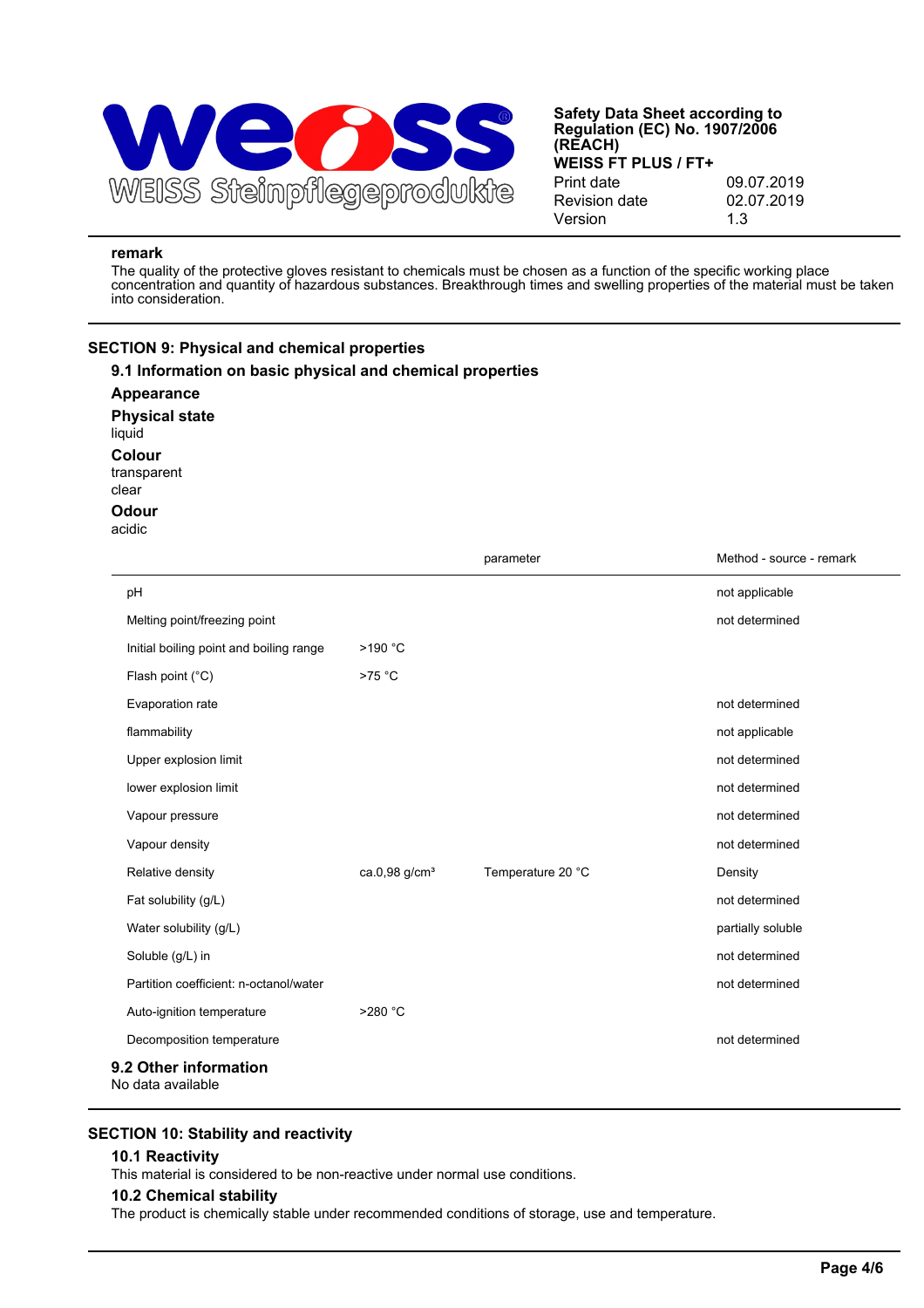

**10.3 Possibility of hazardous reactions** No information available.

**10.4 Conditions to avoid**

No information available.

**10.5 Incompatible materials** No information available.

# **10.6 Hazardous decomposition products**

Methanol

**SECTION 11: Toxicological information**

**11.1 Information on toxicological effects**

## **skin corrosion/irritation**

**Assessment/classification** No data available

**Respiratory or skin sensitisation**

**Other information** No data available

**CMR effects (carcinogenicity, mutagenicity and toxicity for reproduction)**

## **Overall Assessment on CMR properties**

No data available

**Germ cell mutagenicity**

**Assessment/classification** This information is not available.

**STOT-repeated exposure**

**STOT RE 1 and 2**

**Other information** No data available

# **SECTION 12: Ecological information**

## **12.1 Toxicity**

## **Additional ecotoxicological information**

## **Additional information**

Water hazard class 1 (German Regulation) (Self-assessment): slightly hazardous for water.

Do not allow undiluted product or large quantities of it to reach ground water, water course or sewage system

# **Assessment/classification**

not determined

# **12.2 Persistence and degradability**

**Assessment/classification**

not determined

## **12.3 Bioaccumulative potential**

**Assessment/classification**

## not determined

No indication of bioaccumulation potential.

## **12.4 Mobility in soil**

**Assessment/classification** not determined